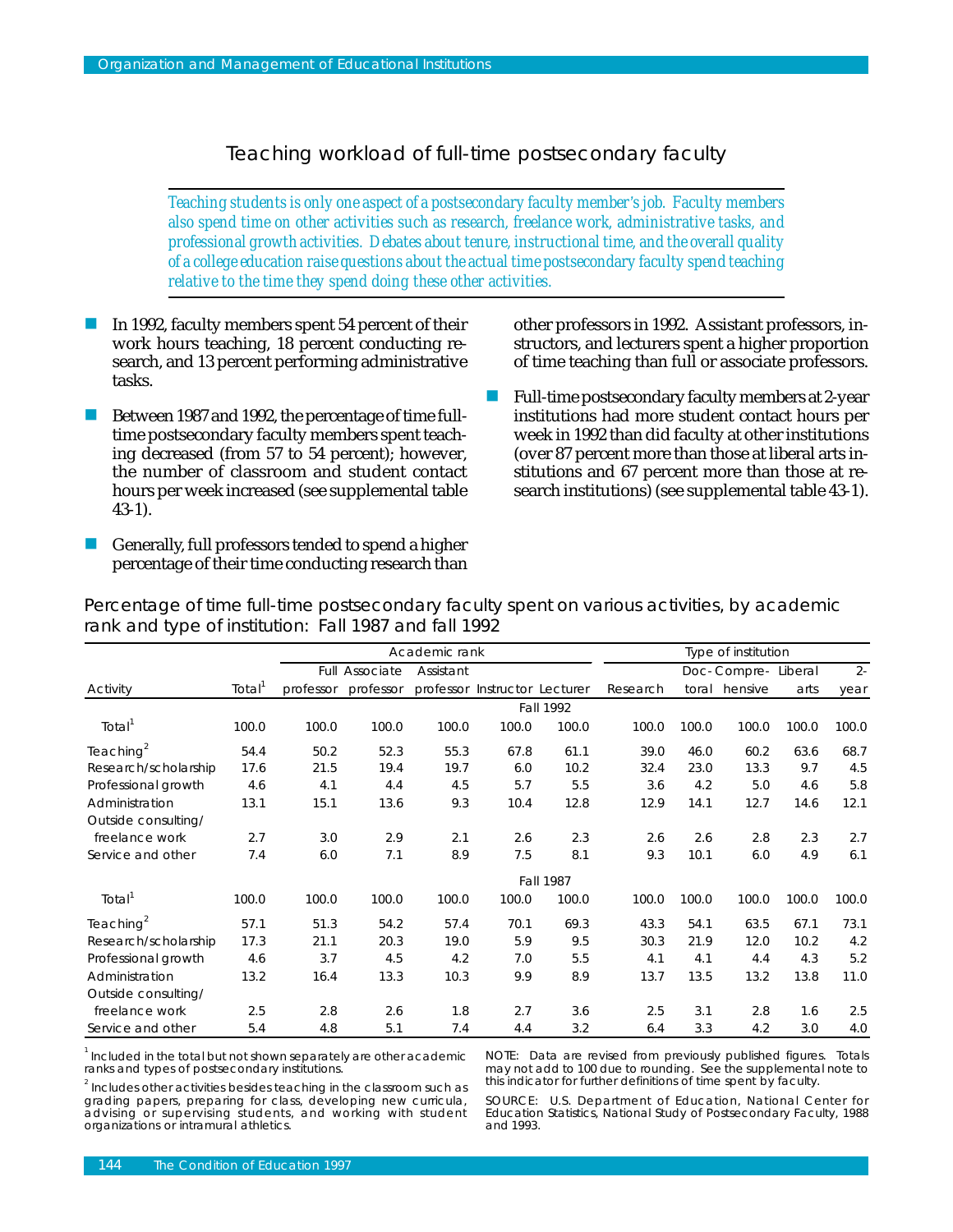# Percentage of time full-time postsecondary faculty spent on various activities: Fall 1987 and fall 1992



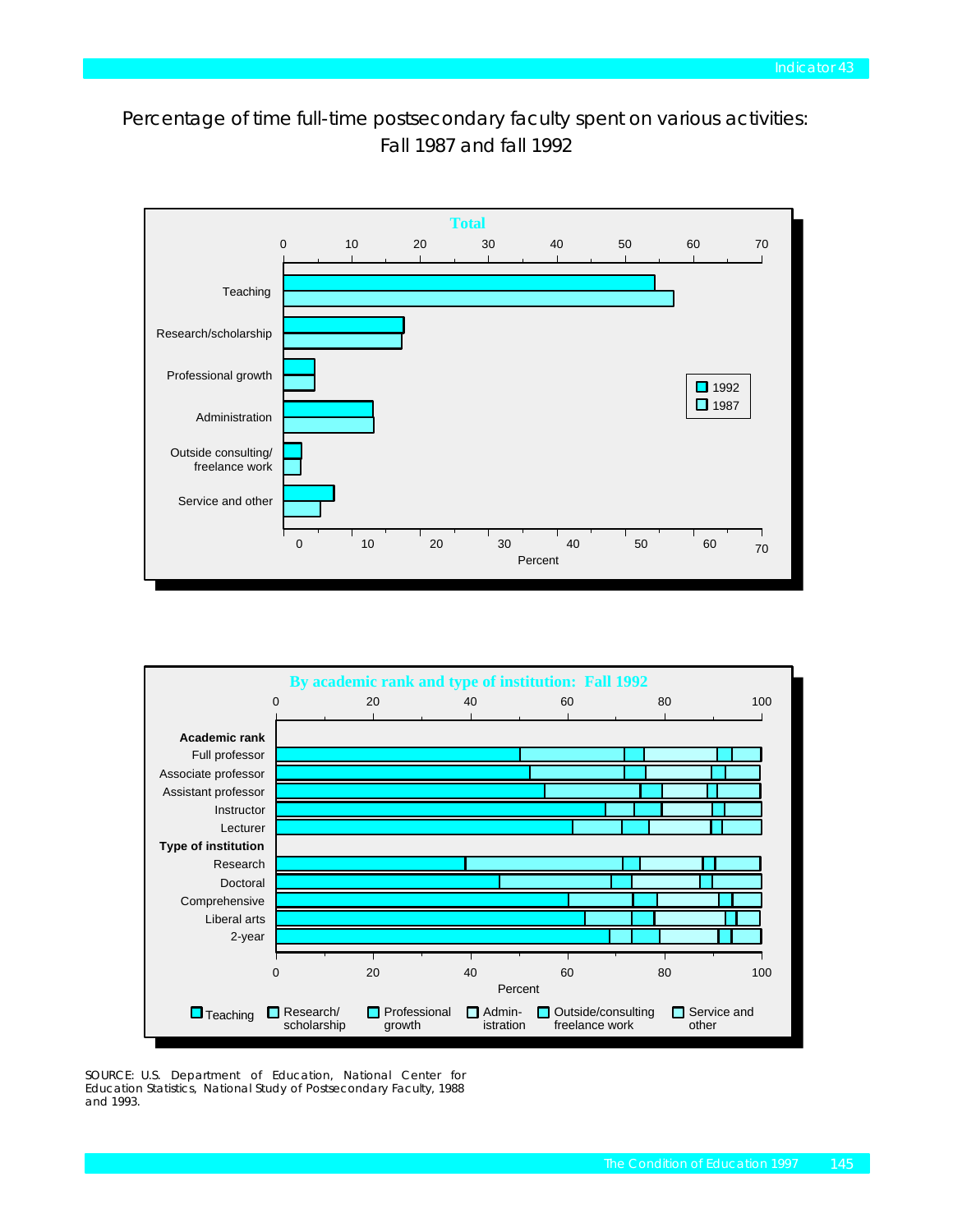# **Note to Indicator 43: Teaching workload and research production of full-time postsecondary faculty**

The 1988 National Study of Postsecondary Faculty (NSOPF) was a survey of faculty who had at least some instructional duties (such as teaching one or more courses) in for-credit, higher education courses during the fall 1987 term.

Unlike NSOPF-88, which was limited to faculty whose regular assignments included instruction, the faculty universe for NSOPF-93 was expanded to include anyone who was designated as faculty, whether or not their responsibilities included instruction, as well as other (nonfaculty) personnel with instructional responsibilities.

The analyses for this indicator include all those who had any instructional duties in the fall of 1987 and 1992. Therefore, it includes those faculty whose principal activity that semester was research, technical, clinical, service, or administration, as long as the faculty member taught at least one class for credit. In fact, in fall 1992, 15 percent of all faculty who taught at least one class for credit had a principal activity other than teaching.

The analysis for the indicators using NSOPF categorizes institutions of higher education into five types, as shown below. Remaining institutions, such as religious or specialized institutions, were included in the totals but are not shown separately.

## **Types of institutions**

*Research university:* Institution among the 100 leading universities that receives federal research funds. Each of these universities awards substantial numbers of doctorates across many fields.

*Doctoral university:* Institution that offers a full range of baccalaureate programs and Ph.D. degrees in at least three disciplines, but tends to be less focused on research and receives fewer federal research dollars than the research universities.

*Comprehensive institution:* Institution that offers liberal arts and professional programs. The master's degree is the highest degree offered.

*Liberal arts institution:* Institution that is smaller and generally more selective than comprehensive colleges and universities. A liberal arts institution primarily offers bachelor's degrees, although some offer master's degrees.

*2-year institution:* Institution that offers certificate or degree programs through the Associate of Arts level. Two-year institutions, with few exceptions, offer no bachelor's degrees, although some offer master's degrees.

## **Time allocation**

NSOPF survey respondents were asked to estimate the percentage of total working hours they spent on each of the activities below:

*Teaching:* Includes teaching; grading papers; preparing courses; developing new curricula; advising or supervising students; or working with student organizations or intramural sports.

*Research/scholarship:* Includes conducting research; reviewing or preparing articles or books; attending or preparing for professional meetings or conferences; reviewing proposals; seeking outside funding; giving performances or exhibitions in the fine or applied arts; or giving speeches.

*Professional growth:* Includes taking courses or pursuing an advanced degree or other professional development activities to remain current in their field of practice.

*Administration:* Performing administrative activities.

*Outside consulting or freelance work:* Conducting outside consulting or other employment.

*Service/other:* Includes providing legal or medical service or psychological counseling to clients or patients; providing paid or unpaid community or public service, or service to professional societies/ associations; or participating in other activities or work not listed above.

### **Classroom and student contact hours**

*Classroom hours:* The number of hours per week faculty members spent teaching.

*Student contact hours:* The sum of the number of hours per week faculty members spent teaching over all classes, multiplied by the number of students in each class.

*Class size:* The total number of student contact hours divided by the mean number of classroom hours faculty spent per week.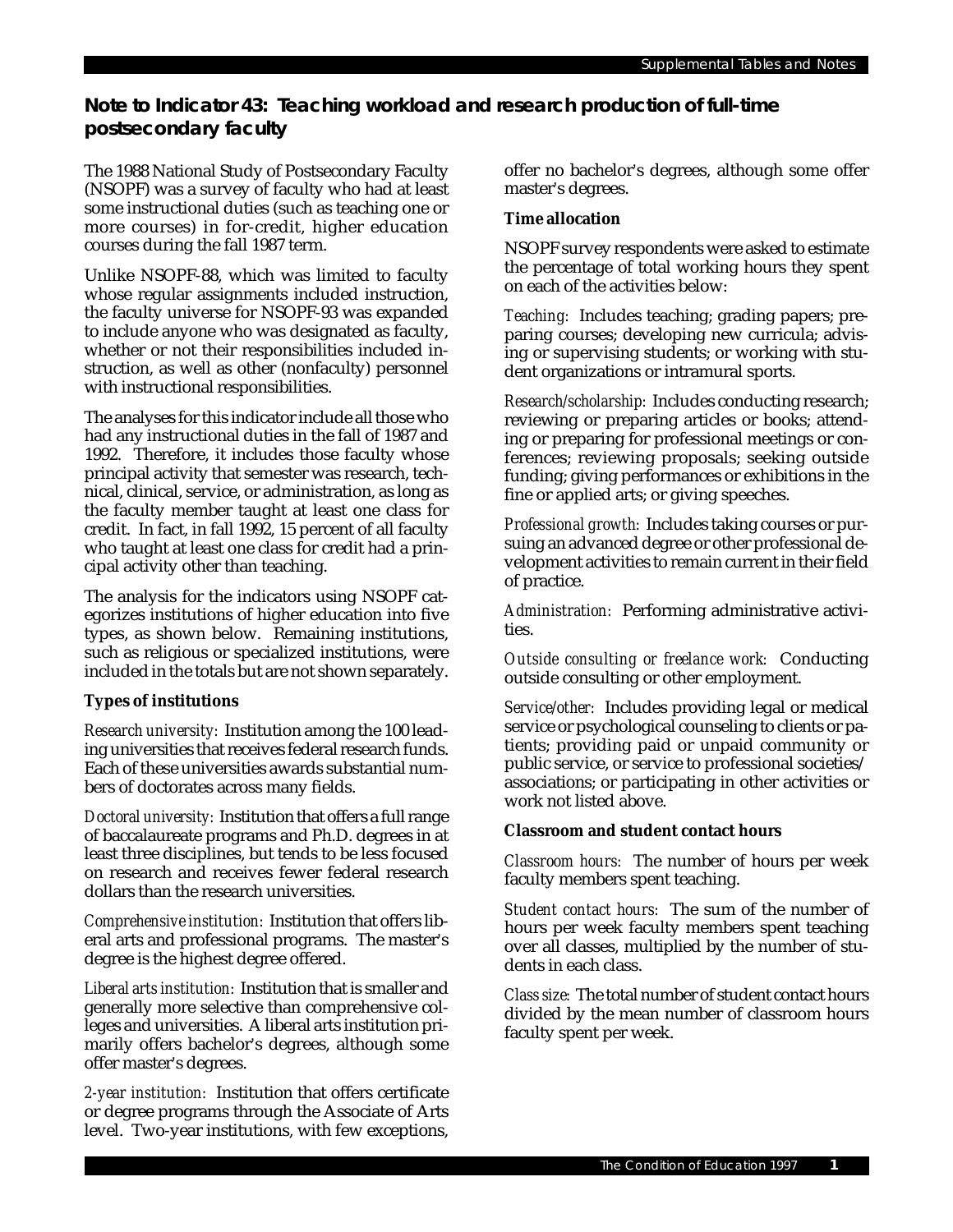#### **Research Production**

List below are the specific types of research produced by faculty and the corresponding categories used to discuss these activities in *Indicator 59*.

| Articles/Creative works                                               | Articles published in<br>refereed professional or<br>trade journals                   |  |  |  |  |
|-----------------------------------------------------------------------|---------------------------------------------------------------------------------------|--|--|--|--|
|                                                                       | Articles published in<br>nonrefereed profes-<br>sional or trade journals              |  |  |  |  |
|                                                                       | Creative works pub-<br>lished in juried media                                         |  |  |  |  |
|                                                                       | Creative works<br>pub-<br>lished in nonjuried me-<br>dia or in-house newslet-<br>ters |  |  |  |  |
| Books                                                                 | Chapters in edited vol-<br>umes                                                       |  |  |  |  |
|                                                                       | <b>Textbooks</b>                                                                      |  |  |  |  |
|                                                                       | Other books                                                                           |  |  |  |  |
|                                                                       | Monographs                                                                            |  |  |  |  |
| Presentations/exhibi-<br>tions                                        | Presentations at confer-<br>ences, workshops, etc.                                    |  |  |  |  |
|                                                                       | Exhibitions or perfor-<br>mances in the fine or ap-<br>plied arts                     |  |  |  |  |
| Other published reviews<br>of books, articles, or cre-<br>ative works | Research or technical re-<br>ports disseminated inter-<br>nally or to clients         |  |  |  |  |
|                                                                       | Patents or copyrights                                                                 |  |  |  |  |
|                                                                       | Computer software prod-<br>ucts                                                       |  |  |  |  |

SOURCE: U.S. Department of Education, National Center for Education Statistics, *Profiles of Faculty in Higher Education Institutions*, 1988.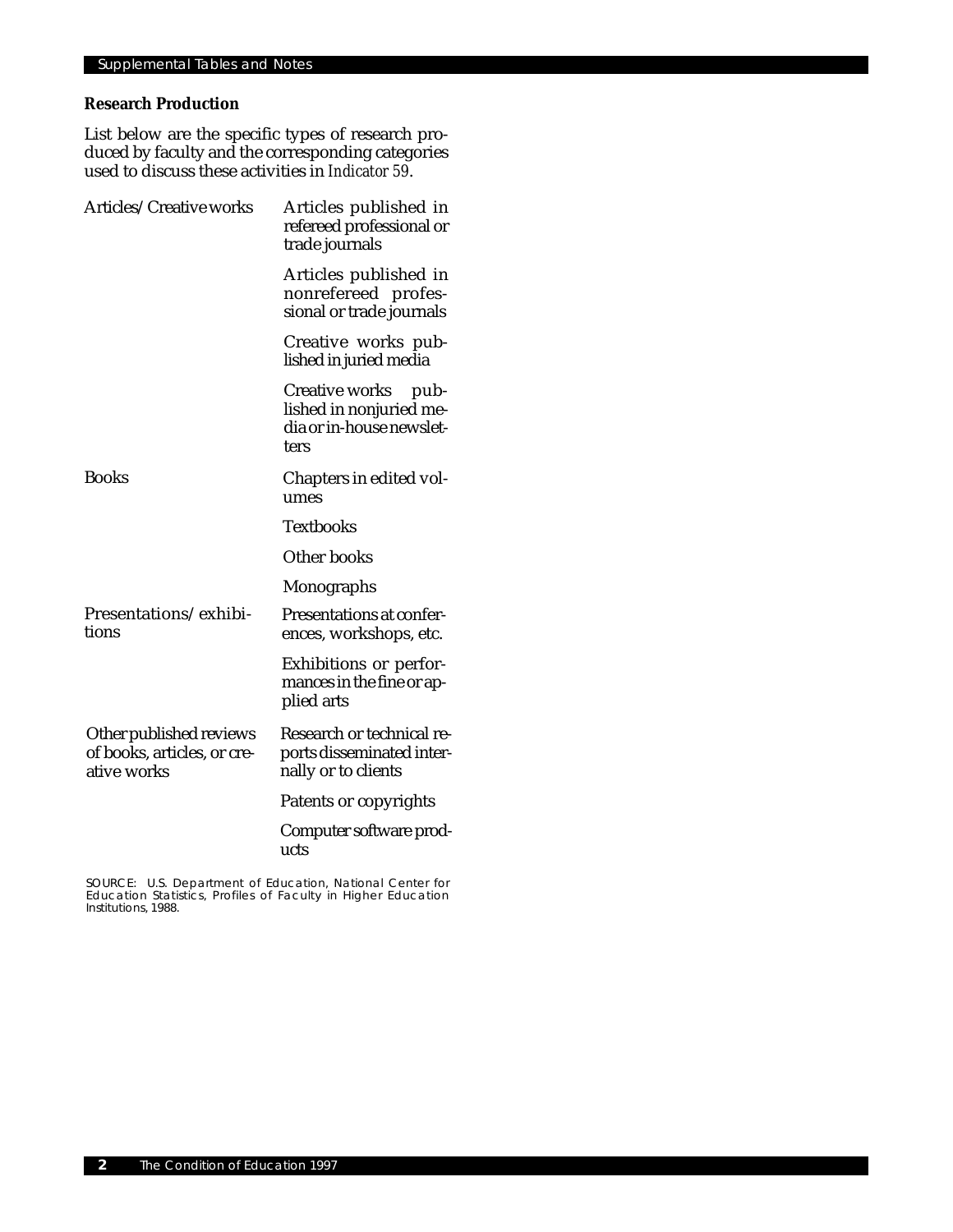|                       |        | Academic rank |                |                               |       |                  | Type of institution |       |                    |       |                |
|-----------------------|--------|---------------|----------------|-------------------------------|-------|------------------|---------------------|-------|--------------------|-------|----------------|
|                       |        |               | Full Associate | Assistant                     |       |                  |                     |       | Doc-Compre-Liberal |       | $\overline{2}$ |
| Activity              | lotal' | professor     | professor      | professor Instructor Lecturer |       |                  | Research            | toral | hensive            | arts  | year           |
|                       |        |               |                |                               |       | <b>Fall 1992</b> |                     |       |                    |       |                |
| Total <sup>1</sup>    | 100.0  | 100.0         | 100.0          | 100.0                         | 100.0 | 100.0            | 100.0               | 100.0 | 100.0              | 100.0 | 100.0          |
| Teaching <sup>2</sup> | 54.4   | 50.2          | 52.3           | 55.3                          | 67.8  | 61.1             | 39.0                | 46.0  | 60.2               | 63.6  | 68.7           |
| Research/scholarship  | 17.6   | 21.5          | 19.4           | 19.7                          | 6.0   | 10.2             | 32.4                | 23.0  | 13.3               | 9.7   | 4.5            |
| Professional growth   | 4.6    | 4.1           | 4.4            | 4.5                           | 5.7   | 5.5              | 3.6                 | 4.2   | 5.0                | 4.6   | 5.8            |
| Administration        | 13.1   | 15.1          | 13.6           | 9.3                           | 10.4  | 12.8             | 12.9                | 14.1  | 12.7               | 14.6  | 12.1           |
| Outside consulting/   |        |               |                |                               |       |                  |                     |       |                    |       |                |
| freelance work        | 2.7    | 3.0           | 2.9            | 2.1                           | 2.6   | 2.3              | 2.6                 | 2.6   | 2.8                | 2.3   | 2.7            |
| Service and other     | 7.4    | 6.0           | 7.1            | 8.9                           | 7.5   | 8.1              | 9.3                 | 10.1  | 6.0                | 4.9   | 6.1            |
|                       |        |               |                |                               |       | <b>Fall 1987</b> |                     |       |                    |       |                |
| Total <sup>1</sup>    | 100.0  | 100.0         | 100.0          | 100.0                         | 100.0 | 100.0            | 100.0               | 100.0 | 100.0              | 100.0 | 100.0          |
| Teaching <sup>4</sup> | 57.1   | 51.3          | 54.2           | 57.4                          | 70.1  | 69.3             | 43.3                | 54.1  | 63.5               | 67.1  | 73.1           |
| Research/scholarship  | 17.3   | 21.1          | 20.3           | 19.0                          | 5.9   | 9.5              | 30.3                | 21.9  | 12.0               | 10.2  | 4.2            |
| Professional growth   | 4.6    | 3.7           | 4.5            | 4.2                           | 7.0   | 5.5              | 4.1                 | 4.1   | 4.4                | 4.3   | 5.2            |
| Administration        | 13.2   | 16.4          | 13.3           | 10.3                          | 9.9   | 8.9              | 13.7                | 13.5  | 13.2               | 13.8  | 11.0           |
| Outside consulting/   |        |               |                |                               |       |                  |                     |       |                    |       |                |
| freelance work        | 2.5    | 2.8           | 2.6            | 1.8                           | 2.7   | 3.6              | 2.5                 | 3.1   | 2.8                | 1.6   | 2.5            |
| Service and other     | 5.4    | 4.8           | 5.1            | 7.4                           | 4.4   | 3.2              | 6.4                 | 3.3   | 4.2                | 3.0   | 4.0            |

# **Percentage of time full-time postsecondary faculty spent on various activities, by academic rank and type of institution: Fall 1987 and fall 1992**

1 Included in the total but not shown separately are other academic ranks and types of postsecondary institutions.

2 Includes other activities besides teaching in the classroom such as grading papers, preparing for class, developing new curricula,

advising or supervising students, or working with student organizations or intramural athletics.

NOTE: Totals may not add to 100 due to rounding. See the supplemental note to this indicator for further definitions of time spent by faculty.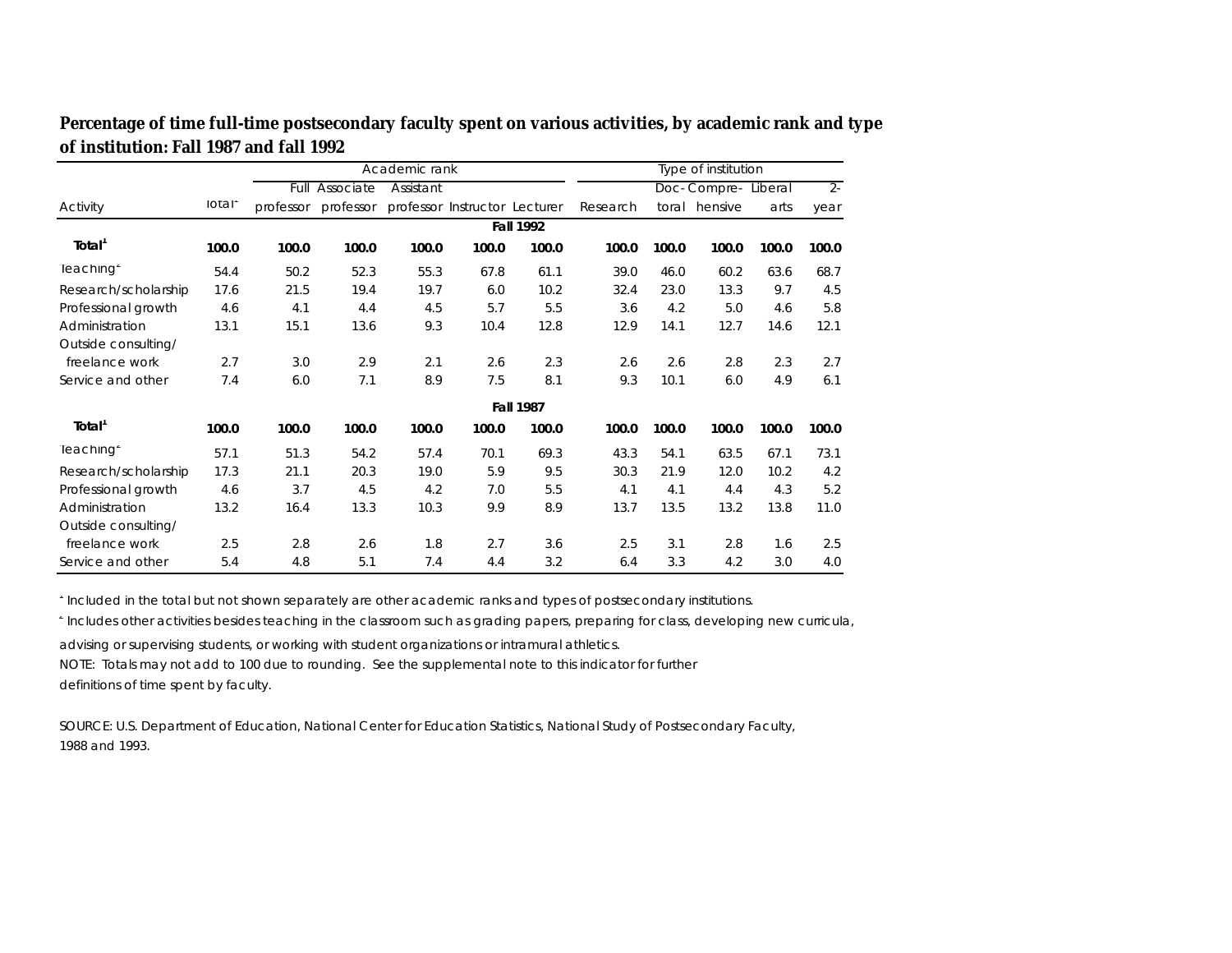|                                     | Mean class- | Mean student              |              |
|-------------------------------------|-------------|---------------------------|--------------|
|                                     | room hours  | contact hours             | Average      |
| Characteristics                     | per week    | per week                  | class size   |
|                                     |             | <b>Fall 1992</b>          |              |
| Total*                              | 11.0        | 337.4                     | 30.6         |
| Academic rank                       |             |                           |              |
| Full professor                      | 9.6         | 323.7                     | 33.6         |
| Associate professor                 | 10.1        | 324.9                     | 31.5         |
| Assistant professor                 | 10.6        | 312.5                     | 30.1         |
| Instructor                          | 15.9        | 434.0                     | 26.3         |
| Lecturer                            | 9.0         | 301.8                     | 34.8         |
| Type of institution                 |             |                           |              |
| Research                            | 6.9         | 270.3                     | 38.9         |
| Doctoral                            | 9.2         | 356.7                     | 39.7         |
| Comprehensive                       | 10.8        | 318.5                     | 29.1         |
| Liberal arts                        | 11.0        | 242.2                     | 21.4         |
| 2-year                              | 16.2        | 451.9                     | 27.3         |
|                                     |             |                           |              |
| Control of institution              |             |                           |              |
| Public                              | 11.4        | 358.5                     | 31.8         |
| Private                             | 10.0        | 286.2                     | 27.8         |
| Academic discipline of class taught |             |                           |              |
| Agriculture                         | 11.0        | 311.1                     | 28.3         |
| <b>Business</b>                     | 11.0        | 317.9                     | 29.2         |
| Education                           | 10.2        | 276.9                     | 25.8         |
| Engineering                         | 9.6         | 243.9                     | 25.3         |
| Fine arts                           | 12.4        | 269.3                     | 21.5         |
| Humanities                          | 10.9        | 296.0                     | 26.8         |
| Natural sciences                    | 10.2        | 376.4                     | 36.4         |
| Social sciences                     | 9.5         | 357.9                     | 36.0         |
| Total*                              | 9.8         | <b>Fall 1987</b><br>300.4 | 30.0         |
|                                     |             |                           |              |
| Academic rank                       | 8.6         | 277.9                     | 32.8         |
| Full professor                      | 9.1         | 314.5                     | 33.6         |
| Associate professor                 |             |                           |              |
| Assistant professor                 | 9.3<br>13.4 | 262.2<br>371.2            | 28.0<br>26.9 |
| Instructor                          | 9.2         | 424.2                     | 41.6         |
| Lecturer                            |             |                           |              |
| Type of institution                 |             |                           |              |
| Research                            | 6.5         | 252.5                     | 38.5         |
| Doctoral                            | 8.4         | 279.0                     | 33.8         |
| Comprehensive                       | 10.5        | 305.5                     | 29.0         |
| Liberal arts                        | 10.6        | 235.7                     | 21.4         |
| 2-year                              | 15.0        | 416.6                     | 26.5         |
| Control of institution              |             |                           |              |
| Public                              | 10.2        | 324.1                     | 31.5         |
| Private                             | 8.8         | 247.4                     | 28.3         |
| Academic discipline of class taught |             |                           |              |
| Agriculture                         | 8.8         | 247.0                     | 29.6         |
| <b>Business</b>                     | 10.6        | 327.5                     | 29.9         |
| Education                           | 9.8         | 259.7                     | 24.5         |
| Engineering                         | 9.5         | 256.4                     | 27.2         |
| Fine arts                           | 12.1        | 279.5                     | 22.1         |
| <b>Humanities</b>                   | 10.1        | 276.9                     | 26.6         |
| Natural sciences                    | 9.4         | 352.9                     | 36.0         |
| Social sciences                     | 8.7         | 328.5                     | 37.0         |

## **Table 43-1 Mean classroom hours per week, mean student contact hours per week, and average class size for full-time postsecondary faculty, by academic rank, type and control of institution, and academic discipline of class taught: Fall 1987 and fall 1992**

\* Included in the total but not shown separately are other types of academic ranks, institutions, and academic disciplines.

NOTE: See the supplemental note to this indicator for definitions of classroom and student contact hours.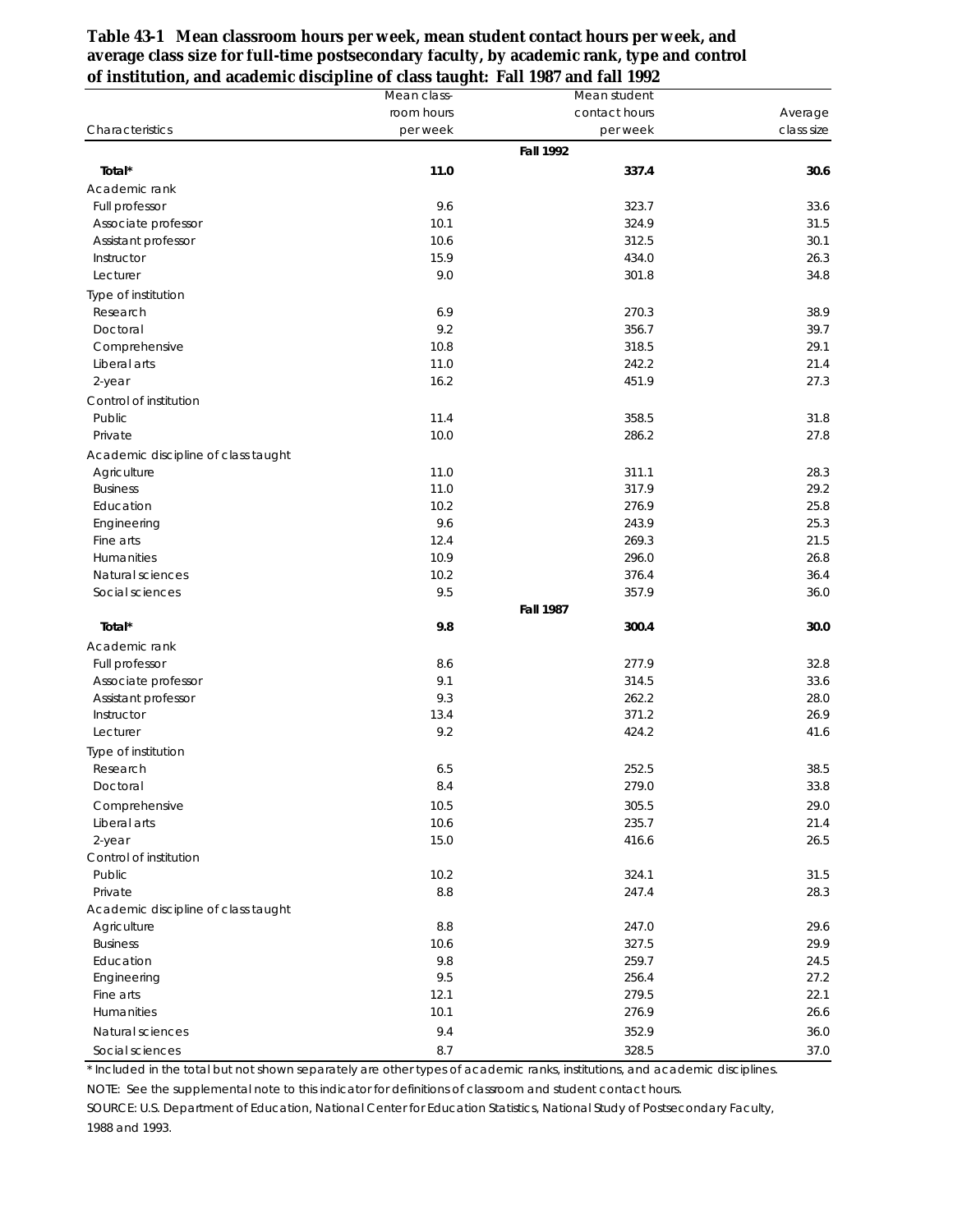|                                                                                                                                        |       |           |             |                  |           | Outside     |         |
|----------------------------------------------------------------------------------------------------------------------------------------|-------|-----------|-------------|------------------|-----------|-------------|---------|
|                                                                                                                                        |       |           |             |                  |           | consulting/ | Service |
| Control of institution and                                                                                                             |       |           | Research/   | Professional     | Admin-    | freelance   | and     |
| academic discipline                                                                                                                    | Total | Teaching' | scholarship | growth           | istration | work        | other   |
|                                                                                                                                        |       |           |             | <b>Fall 1992</b> |           |             |         |
| Total <sup>2</sup>                                                                                                                     | 100.0 | 54.4      | 17.6        | 4.6              | 13.1      | 2.7         | 7.4     |
| Control of institution                                                                                                                 |       |           |             |                  |           |             |         |
| Public                                                                                                                                 | 100.0 | 55.1      | 17.6        | 4.7              | 12.5      | 2.6         | 7.4     |
| Private                                                                                                                                | 100.0 | 52.7      | 17.7        | 4.5              | 14.6      | 2.8         | 7.6     |
| Academic discipline of class taught                                                                                                    |       |           |             |                  |           |             |         |
| Agriculture                                                                                                                            | 100.0 | 45.3      | 27.0        | 4.4              | 13.0      | 2.5         | 7.9     |
| <b>Business</b>                                                                                                                        | 100.0 | 57.8      | 14.0        | 5.5              | 11.9      | 4.8         | 5.9     |
| Education                                                                                                                              | 100.0 | 54.6      | 11.4        | 5.4              | 16.5      | 2.8         | 9.1     |
| Engineering                                                                                                                            | 100.0 | 52.2      | 24.2        | 3.9              | 10.8      | 3.6         | 5.1     |
| Fine arts                                                                                                                              | 100.0 | 57.9      | 14.6        | 5.9              | 11.9      | 4.2         | 5.5     |
| Humanities                                                                                                                             | 100.0 | 63.1      | 14.6        | 4.1              | 12.4      | 1.5         | 4.1     |
| Natural sciences                                                                                                                       | 100.0 | 55.3      | 23.6        | 3.8              | 11.0      | 1.9         | 4.3     |
| Social sciences                                                                                                                        | 100.0 | 52.8      | 20.4        | 4.1              | 13.3      | 2.8         | 6.4     |
|                                                                                                                                        |       |           |             | <b>Fall 1987</b> |           |             |         |
| Total <sup>2</sup>                                                                                                                     | 100.0 | 57.1      | 17.3        | 4.6              | 13.2      | 2.5         | 5.4     |
| Control of institution                                                                                                                 |       |           |             |                  |           |             |         |
| Public                                                                                                                                 | 100.0 | 58.1      | 16.9        | 4.7              | 12.9      | 2.6         | 5.0     |
| Private                                                                                                                                | 100.0 | 55.1      | 18.2        | 4.2              | 13.8      | 2.3         | 6.5     |
| Academic discipline of class taught                                                                                                    |       |           |             |                  |           |             |         |
| Agriculture                                                                                                                            | 100.0 | 54.9      | 23.3        | 4.3              | 12.7      | 1.9         | 2.9     |
| <b>Business</b>                                                                                                                        | 100.0 | 64.5      | 12.4        | 4.2              | 11.5      | 4.9         | 2.5     |
| Education                                                                                                                              | 100.0 | 62.0      | 9.5         | 4.3              | 16.4      | 2.2         | 5.6     |
| Engineering                                                                                                                            | 100.0 | 60.6      | 18.5        | 3.6              | 11.5      | 4.2         | 1.7     |
| Fine arts                                                                                                                              | 100.0 | 57.0      | 18.1        | 7.4              | 11.3      | 3.5         | 2.6     |
| Humanities                                                                                                                             | 100.0 | 64.8      | 14.7        | 3.0              | 14.0      | 1.3         | 2.5     |
| Natural sciences                                                                                                                       | 100.0 | 58.6      | 21.9        | 3.7              | 11.7      | 2.0         | 2.1     |
| Social sciences<br>includes other activities besides teaching in the classroom such as grading papers, preparing for class, developing | 100.0 | 56.6      | 19.6        | 3.3              | 13.4      | 2.5         | 4.6     |

# **Table 43-2 Percentage of time full-time postsecondary faculty spent on various activities, by control of institution and academic discipline of class taught: Fall 1987 and fall 1992**

new curricula, advising or supervising students, and working with student organizations or intramural athletics.

<sup>2</sup>Included in the total but not shown separately are other types of academic disciplines. Totals may not add

to 100 due to rounding.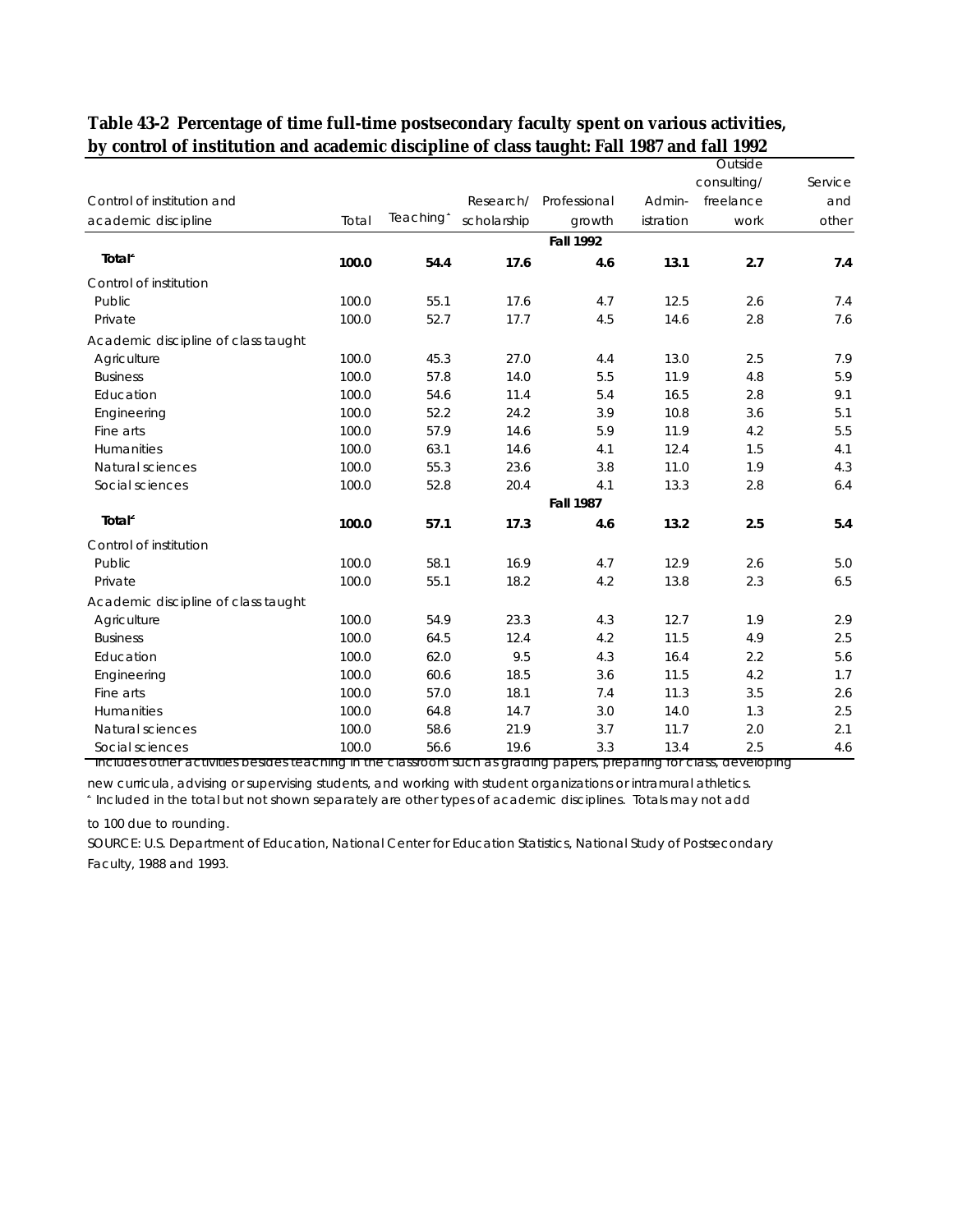|                      |       |           |           | Academic rank                           |     |                  |          |       | Type of institution |      |                |
|----------------------|-------|-----------|-----------|-----------------------------------------|-----|------------------|----------|-------|---------------------|------|----------------|
|                      |       | Full      | Associate | Assistant                               |     |                  |          |       | Doc-Compre-Liberal  |      | $\overline{2}$ |
| Activity             | Total | professor |           | professor professor Instructor Lecturer |     |                  | Research | toral | hensive             | arts | year           |
|                      |       |           |           |                                         |     | <b>Fall 1992</b> |          |       |                     |      |                |
| Teaching             | 0.5   | 0.7       | 0.8       | 0.7                                     | 1.0 | 2.4              | 0.8      | 1.2   | 0.6                 | 0.8  | 0.8            |
| Research/scholarship | 0.4   | 0.6       | 0.6       | 0.7                                     | 0.3 | 1.5              | 0.9      | 0.8   | 0.4                 | 0.7  | 0.2            |
| Professional growth  | 0.1   | 0.1       | 0.1       | 0.1                                     | 0.2 | 0.6              | 0.2      | 0.2   | 0.1                 | 0.2  | 0.2            |
| Administration       | 0.2   | 0.4       | 0.5       | 0.3                                     | 0.6 | 1.5              | 0.5      | 0.6   | 0.4                 | 0.7  | 0.7            |
| Outside consulting/  |       |           |           |                                         |     |                  |          |       |                     |      |                |
| freelance work       | 0.1   | 0.1       | 0.2       | 0.1                                     | 0.2 | 0.4              | 0.2      | 0.2   | 0.1                 | 0.2  | 0.2            |
| Service and other    | 0.2   | 0.2       | 0.3       | 0.5                                     | 0.6 | 2.4              | 0.6      | 0.7   | 0.2                 | 0.4  | 0.3            |
|                      |       |           |           |                                         |     | <b>Fall 1987</b> |          |       |                     |      |                |
| Teaching             | 0.8   | 1.2       | 1.0       | 1.1                                     | 1.7 | 2.3              | 1.3      | 1.5   | 1.5                 | 1.1  | 1.0            |
| Research/scholarship | 0.6   | 1.1       | 0.8       | 0.9                                     | 0.9 | 1.3              | 1.2      | 1.2   | 0.5                 | 1.2  | 0.3            |
| Professional growth  | 0.2   | 0.3       | 0.4       | 0.2                                     | 0.6 | 1.0              | 0.4      | 0.4   | 0.2                 | 0.4  | 0.3            |
| Administration       | 0.3   | 0.6       | 0.5       | 0.4                                     | 1.1 | 1.2              | 0.5      | 0.8   | 0.7                 | 0.9  | 0.7            |
| Outside consulting/  |       |           |           |                                         |     |                  |          |       |                     |      |                |
| freelance work       | 0.1   | 0.2       | 0.2       | 0.2                                     | 0.5 | 1.0              | 0.2      | 0.5   | 0.2                 | 0.3  | 0.3            |
| Service and other    | 0.4   | 0.5       | 0.6       | 0.9                                     | 0.6 | 1.3              | 0.7      | 0.5   | 0.6                 | 0.3  | 0.4            |

#### **Table S43 Standard errors for the text table in** *Indicator 43*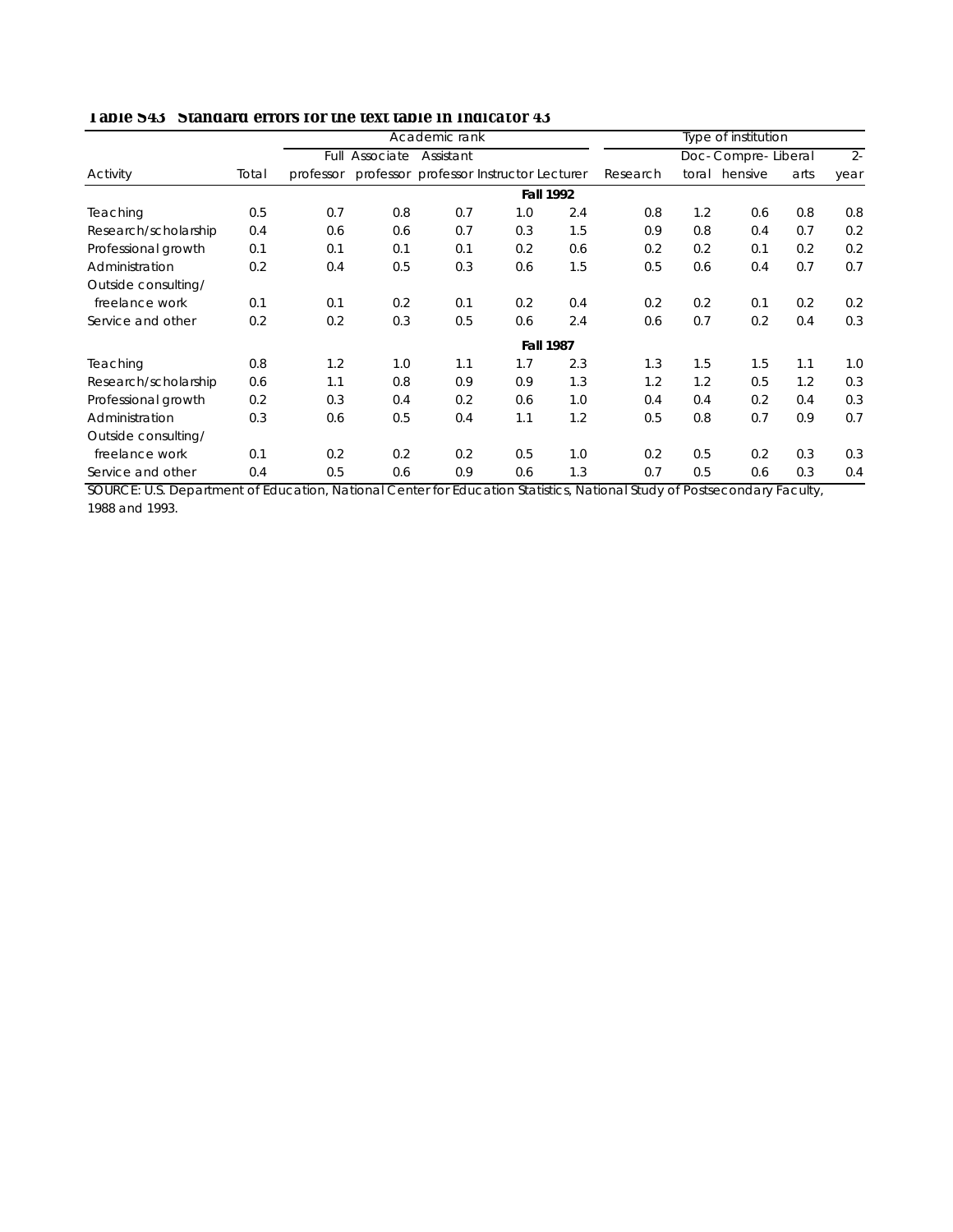#### **Table S43-1 Standard errors for table 43-1**

|                                     | Mean class- | Mean student     |            |  |  |
|-------------------------------------|-------------|------------------|------------|--|--|
|                                     | room hours  | contact hours    | Average    |  |  |
| Characteristics                     | per week    | per week         | class size |  |  |
|                                     |             | <b>Fall 1992</b> |            |  |  |
| Total                               | 0.1         | 7.2              | 0.4        |  |  |
| Academic rank                       |             |                  |            |  |  |
| Full professor                      | 0.2         | 12.8             | 0.8        |  |  |
| Associate professor                 | 0.2         | 10.2             | 0.7        |  |  |
| Assistant professor                 | 0.2         | 9.8              | 0.6        |  |  |
| Instructor                          | 0.4         | 19.9             | 0.5        |  |  |
| Lecturer                            | 0.5         | 30.1             | 3.8        |  |  |
| Type of institution                 |             |                  |            |  |  |
| Research                            | 0.2         | 13.6             | 1.2        |  |  |
| Doctoral                            | 0.3         | 34.6             | 2.2        |  |  |
| Comprehensive                       | 0.2         | 6.6              | 0.5        |  |  |
| Liberal arts                        | 0.3         | 9.3              | 0.5        |  |  |
| 2-year                              | 0.3         | 13.5             | 0.4        |  |  |
|                                     |             |                  |            |  |  |
| Control of institution<br>Public    | 0.2         | 7.0              | 0.4        |  |  |
|                                     |             |                  |            |  |  |
| Private                             | 0.3         | 18.3             | 1.1        |  |  |
| Academic discipline of class taught |             |                  |            |  |  |
| Agriculture                         | 0.9         | 36.9             | 2.2        |  |  |
| <b>Business</b>                     | 0.3         | 9.6              | 0.7        |  |  |
| Education                           | 0.3         | 17.7             | 0.9        |  |  |
| Engineering                         | 0.5         | 14.2             | 1.0        |  |  |
| Fine arts                           | 0.4         | 10.1             | 0.7        |  |  |
| Humanities                          | 0.2         | 7.8              | 0.4        |  |  |
| Natural sciences                    | 0.3         | 19.9             | 1.1        |  |  |
| Social sciences                     | 0.2         | 17.9             | 0.9        |  |  |
|                                     |             | <b>Fall 1987</b> |            |  |  |
| Total                               | 0.2         | 7.6              | 0.6        |  |  |
| Academic rank                       |             |                  |            |  |  |
| Full professor                      | 0.3         | 12.4             | 1.1        |  |  |
| Associate professor                 | 0.2         | 19.5             | 1.3        |  |  |
| Assistant professor                 | 0.3         | 11.9             | $0.8\,$    |  |  |
| Instructor                          | 0.5         | 24.2             | 1.1        |  |  |
| Lecturer                            | 0.6         | 62.1             | 4.9        |  |  |
| Type of institution                 |             |                  |            |  |  |
| Research                            | 0.2         | 14.4             | 1.8        |  |  |
| Doctoral                            | 0.3         | 19.6             | 2.3        |  |  |
| Comprehensive                       | 0.3         | 10.8             | 1.0        |  |  |
| Liberal arts                        | $0.6\,$     | 18.3             | 0.9        |  |  |
| 2-year                              | $0.3\,$     | 18.6             | 0.7        |  |  |
| Control of institution              |             |                  |            |  |  |
| Public                              | $0.2\,$     | 8.4              | 0.6        |  |  |
| Private                             | 0.3         | 15.3             | 1.3        |  |  |
|                                     |             |                  |            |  |  |
| Academic discipline of class taught | $0.8\,$     | 22.0             | 2.7        |  |  |
| Agriculture<br><b>Business</b>      | 0.3         | 13.3             | 1.0        |  |  |
|                                     |             |                  |            |  |  |
| Education                           | 0.4         | 19.9             | 0.9        |  |  |
| Engineering                         | $0.4\,$     | 15.1             | 1.3        |  |  |
| Fine arts                           | $0.5\,$     | 17.4             | 0.9        |  |  |
| Humanities                          | 0.2         | 10.3             | 0.5        |  |  |
| Natural sciences                    | 0.3         | 23.4             | 1.7        |  |  |
| Social sciences                     | 0.3         | 17.0             | $1.8\,$    |  |  |